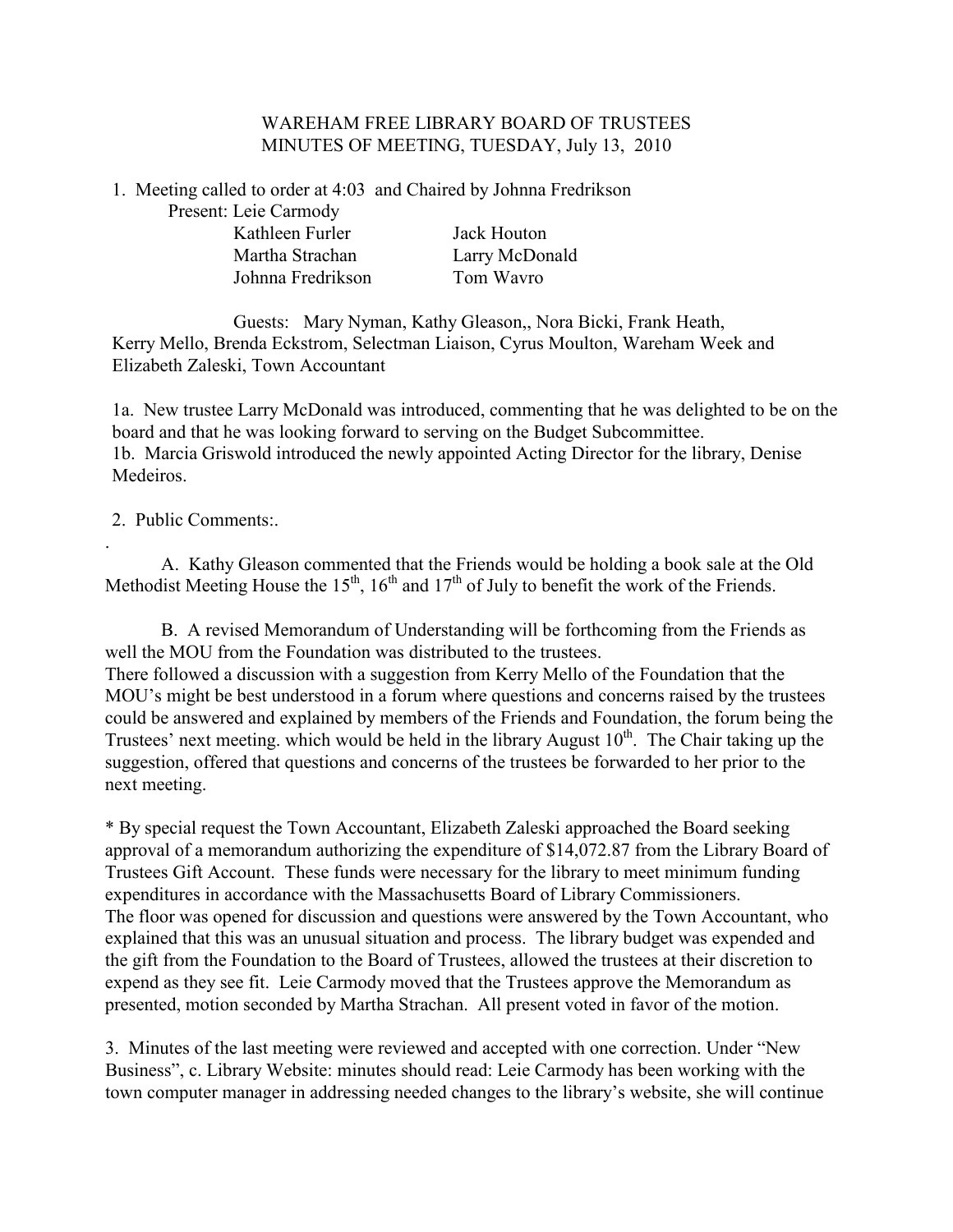in this effort. Leie Carmody so moved, Martha Strachan seconded, all present approved the motion, accept Larry McDonald who abstained.

## .4. Old Business

a. By Laws: Brenda Eckstrom, the Board's liaison with the Selectmen had nothing to report regarding the pending review status. She added that the old by-laws would continue to apply in the interim. Discussion followed. Motion was made by Leie Carmody to table the elections , seconded by Jack Houton, Motion passed unanimously.

## b. Search for New Director

It was clarified that the naming of Denise Medeiros as the library's Acting Director was not to imply an interim appointment.

c. Memorandums of Understanding from both the Friends and the Foundation will be reviewed at the Board's August meeting.

d. Family Day at the Library, Saturday, June 26, 2010 Proved to be an outstanding event for the library. We are particularly in debt to David Pena and John Donahue for the use of their grills.

e. Open Meeting Law update On Thursday, July 22<sup>nd</sup> the town will present a meeting on the law, Johnna Fredrikson will attend.

# 5. New Business

a. Standing Committees Reports

The Planning and Development Committee continues to work industriously and at our next meeting will have more to present on 501 (c) (3).

b. Applications for Trustee positions

After a brief discussion about this issue, it was moved by Larry McDonald and seconded by Martha Strachan that applicants for Trustee positions be interviewed by the Board. Applicants will be invited to meet with the Trustee at 5:30 following the August meeting. Motion passed, Jack Houton abstained.

# .6. Acting Director's Report

Having been just appointed, the AD briefly stated her pleasure in being named AD, stressing that she has some 20 years experience in library administration and that she tends to be budget conscious. She has expectations for the trustees and working with the various subcommittees of the Board.

#### . 7. Trustee Matters

a. Massachusetts Public Library Trustees Handbook is on reference in the library.

# 8. Public Matters: None

9. Next meeting: August 10, 2010 at 4 PM at the Wareham Free Library

10. Motion to adjourn at 5:25 by Jack Houton, seconded by Leie Carmody, passed unanimously.